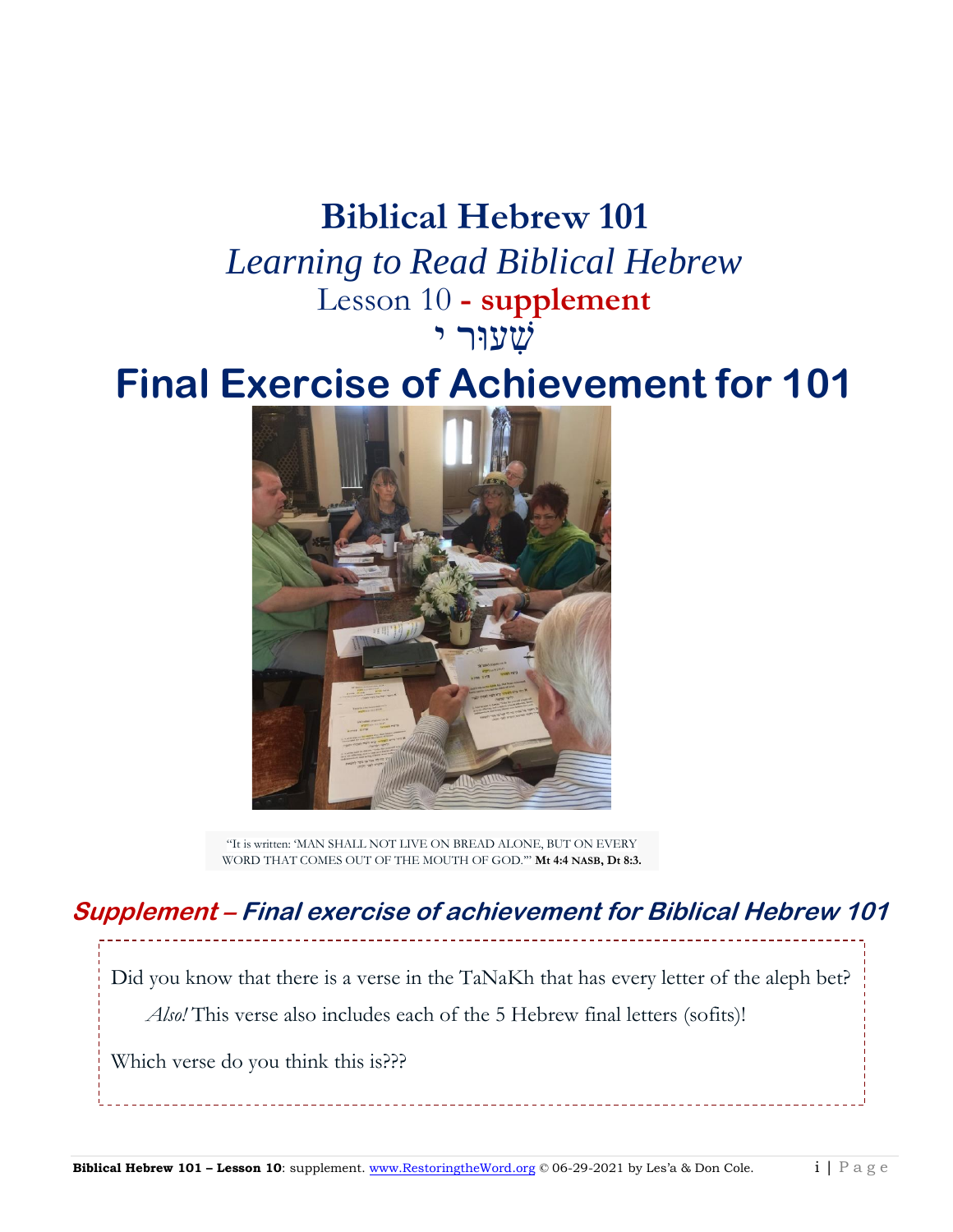#### **Prerequisite for entering Biblical Hebrew 102**

The prerequisite for going onto Biblical Hebrew 102 is to copy Zephaniah 3:8 in Hebrew. This verse contains every single letter of the Hebrew aleph bet, including sofits:

- Print all Hebrew letters and vowels. It is not necessary to include the cantillation marks for this exercise.
- After you've completed writing Zeph 3:8, also read Zeph 3:9.
- Bring your paper to class next week.
- Give it to Don at the beginning of class.

Zeph 3:8 (note: Zeph 3:8 contains all 22 Hebrew letters & the 5 final letters/sofits.)

"Therefore, wait for me," declares the LORD [YHVH], "for the day when I rise up to seize the prey. For My decision is to gather nations, to assemble kingdoms, to pour out upon them My indignation, all My burning anger; for in the fire of My jealousy all the earth shall be consumed. Zeph 3:8 (English Standard Version)

לָכֵ**ן חַכּוּ־לִי נְאָם־יְהוָ**ׂה לְיָוֹם קוּמִי לְעַד ּבִי מִשְׁפָּטִיْ לָאֱסֿף גֹּויִּם לְקָבְצִי מִמְלָכֿות לִשְׁפֿֿן עֲלֵיהֶם זַעְמִי כִּל חֲרִון אַפִּٔי כִּי בְּאֵשׁ קִנְאָתִ֫י תֵאָבֵל כָּל־  $\sum_{i}$ וֹן 3:8 Hebrew OT: Westminster Leningrad Codex)

**\_\_\_\_\_\_\_\_\_\_\_\_\_\_\_\_\_\_\_\_\_\_\_\_\_\_\_\_\_\_\_\_\_\_\_\_\_\_\_\_\_\_\_\_\_\_\_\_\_\_\_\_\_\_\_\_\_\_\_\_\_\_\_**

**\_\_\_\_\_\_\_\_\_\_\_\_\_\_\_\_\_\_\_\_\_\_\_\_\_\_\_\_\_\_\_\_\_\_\_\_\_\_\_\_\_\_\_\_\_\_\_\_\_\_\_\_\_\_\_\_\_\_\_\_\_\_\_**

**\_\_\_\_\_\_\_\_\_\_\_\_\_\_\_\_\_\_\_\_\_\_\_\_\_\_\_\_\_\_\_\_\_\_\_\_\_\_\_\_\_\_\_\_\_\_\_\_\_\_\_\_\_\_\_\_\_\_\_\_\_\_\_**

**\_\_\_\_\_\_\_\_\_\_\_\_\_\_\_\_\_\_\_\_\_\_\_\_\_\_\_\_\_\_\_\_\_\_\_\_\_\_\_\_\_\_\_\_\_\_\_\_\_\_\_\_\_\_\_\_\_\_\_\_\_\_\_**

**\_\_\_\_\_\_\_\_\_\_\_\_\_\_\_\_\_\_\_\_\_\_\_\_\_\_\_\_\_\_\_\_\_\_\_\_\_\_\_\_\_\_\_\_\_\_\_\_\_\_\_\_\_\_\_\_\_\_\_\_\_\_\_**

**\_\_\_\_\_\_\_\_\_\_\_\_\_\_\_\_\_\_\_\_\_\_\_\_\_\_\_\_\_\_\_\_\_\_\_\_\_\_\_\_\_\_\_\_\_\_\_\_\_\_\_\_\_\_\_\_\_\_\_\_\_\_\_**

**\_\_\_\_\_\_\_\_\_\_\_\_\_\_\_\_\_\_\_\_\_\_\_\_\_\_\_\_\_\_\_\_\_\_\_\_\_\_\_\_\_\_\_\_\_\_\_\_\_\_\_\_\_\_\_\_\_\_\_\_\_\_\_**

**\_\_\_\_\_\_\_\_\_\_\_\_\_\_\_\_\_\_\_\_\_\_\_\_\_\_\_\_\_\_\_\_\_\_\_\_\_\_\_\_\_\_\_\_\_\_\_\_\_\_\_\_\_\_\_\_\_\_\_\_\_\_\_**

## CONGRATULATIONS!!!!